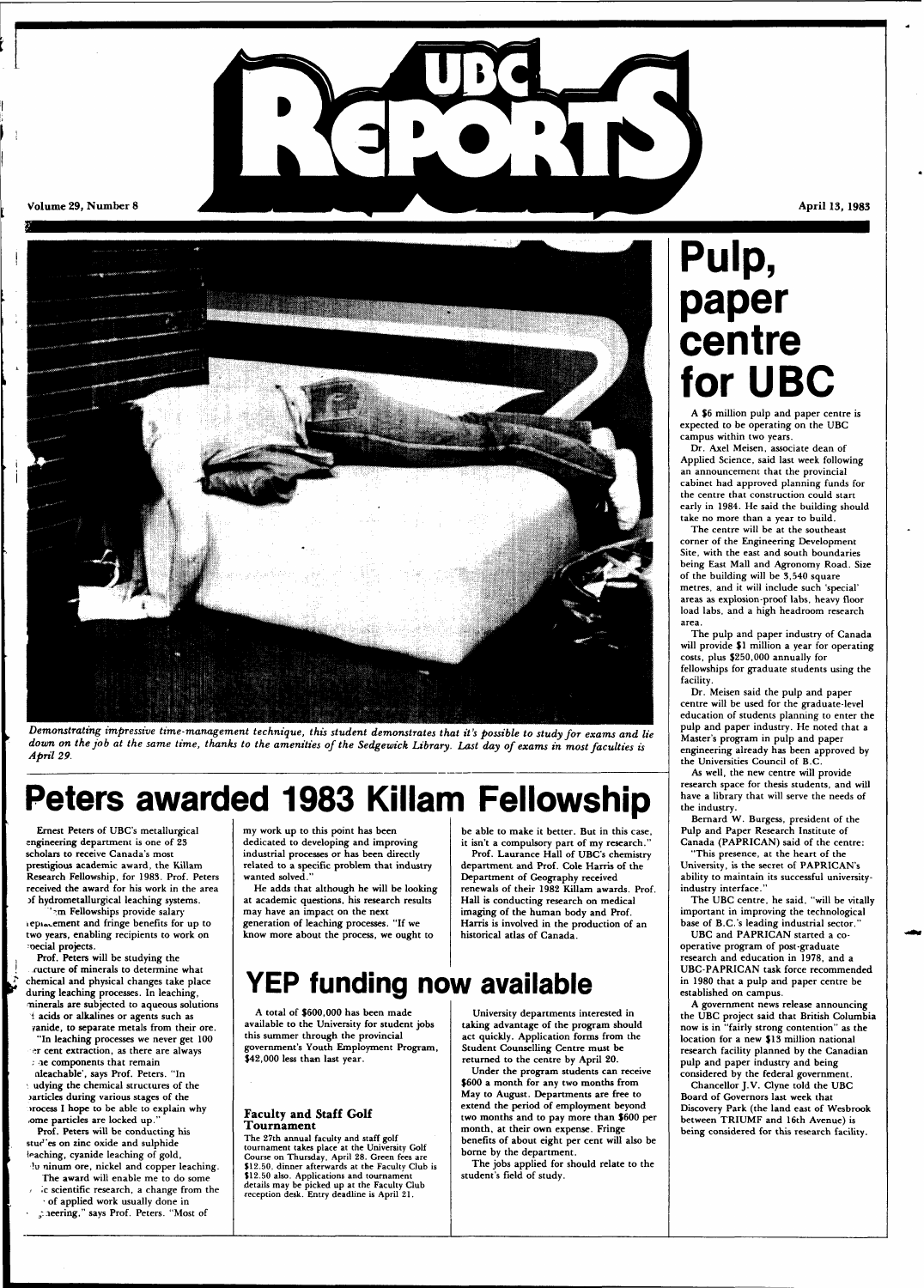# **Applebert committee 'missed the boat'**

**Late in 1982, the federal Department of Communications published the report of the Federal Cultural Policy Review' Committee, commonly called the "Applebert Report," a shorthand way of combining the names of the committee's co-chairmen — Louis Applebaum and Jacques Hebert.** 

**In the weeks following publication, public debate centred on recommendations the 18-member committee made concerning such bodies as the Canadian Broadcasting Corporation and the National Film Board.** 

The editors of UBC Reports asked **Norman Young, an assistant professor in UBC's Department of Theatre who was appointed to the Canada Council in 1982, to select from the report those sections which were of particular interest to the Canadian university community. These begin below.** 

**Commenting on the report as it affects universities, Mr. Young said he was disappointed that the committee had not seen fit to devote a special section to university responsibilities and** 

**contributions to Canada's cultural scene. "I feel the committee missed the boat," he said. "They had a unique opportunity to do something about cultural affairs as they affect the universities. Instead of focussing sharply on that question, there are scattered references — and not many at that — throughout the report, which runs to more than 400 pages. My own view is that it's an incomplete report."** 

**Here are the sections from the report selected by Mr. Young.** 

**As** indicated in Chapter 1 and discussed **in our** *Summary of Briefs and Hearings,*  **the question** of education often arose **during** our hearings. Education is, in the **first place,** the essential cultural link **between** past, present and future. Both **artists** and audiences need a knowledge of what has gone before, to inspire the former **to-works** of originality and to allow the **latter** to develop standards of aesthetic **judgment.** 

**The** primary, secondary and postsecondary systems of education also have specific cultural functions — including the identification and encouragement of artistic talent, as well as the development of a sense of appreciation for our heritage and the arts. In the past this function was largely absent from programs of formal education. In spite of the fact that in recent years the arts have established themselves in educational institutions at all levels, the need to enlarge their role was a recurring theme in submissions to the committee, from educators disturbed by **the** values being communicated through **mass** entertainment, from artists seeking a wider public, or from citizens wishing to **see** curricula changed to include more arts education. Through them, we found that **there is** a significant body of opinion in this country which holds that our school systems are doing an inadequate job of educating young people to appreciate the performing arts and of identifying and encouraging artistic talent.

**On** the whole we have to agree, and *we urge the relevant provincial authorities to make more prominent in school curricula the encouragement of an understanding of, and participating in, music, theatre and dance. As a long-term goal, the objective should be to see that every Canadian child has the opportunity to become literate in all the arts, to be able to appreciate music, painting and sculpture with understanding, view with a critical eye many different types of plays, films and television programs, and recognize the power and meaning of movement. Students should be able to feel there are positive values and social benefits to be derived from active participation in the arts as performers, creators, teachers or arts administrators.* 

**There has been** an improvement in the **exchange** of **information between federal** 



*Norman Young* 

and provincial governments on their interests in international cultural relations in recent years. The committee considers highly desirable the formal and informal consultative meetings that now take place between federal and provincial officials concerned with international cultural affairs. In our view, such consultation would be even more effective if artists or their representatives were included in these discussions whenever appropriate. The choice could be made on the recommendation of artists' organizations or

provincial arts councils.

Although these consultative meetings are helpful for cultural affairs, they do nothing to solve problems arising when educational affairs must be taken up. Federal officials from departments and agencies concerned with scholarly activities could usefully be invited to participate. Provincial representation might also be invited from the ministries of education and the Council of Ministers of Education — Canada, and its staff. This serious omission in communications with the provinces should be corrected promptly.

RECOMMENDATION 88. The Department of External Affairs should extend federal-provincial consultation on international cultural affairs to include officials of other federal departments and agencies concerned with education, provincial departments of education, representatives of the Council of Ministers of Education — Canada, and the academic community.

#### Recognition of the substantial

commitment many countries were making to the development of cultural relations led the department to establish a Cultural Affairs division in 1965 as part of the Public Affairs Bureau. This bureau was dismantled in 1979 and two separate bureaus were set up to take responsibility for information and cultural relations. The Information Bureau now handles public relations and general information activities, while Canada's contributions to cultural co-operation are looked after by the

Bureau of International Cultural Relations. The structure and activities of the latter bureau are of particular interest to the committee. The bureau has four divisions, two of which (Academic Relations, and Cultural Affairs — Arts Promotion) carry out programs inspired by specific aims of cultural co-operation. The Cultural Affairs — Arts Promotion division continues the long tradition of External Affairs of sending representative work of Canadian creative artists and performers on tour abroad. The Academic Relations division, set up in 1975, provides support for

intellectual activities directed toward achieving increased understanding of Canada abroad.

The Academic Relations division of External Affairs also promotes knowledge of Canada. The department was very slow to recognize that information and public affairs activities should be supplemented by programs emphasizing Canadian scholarship. As recently as 1969, the *Times Literary Supplement* **could truthfully**  declare, "Canada has done little, especially externally, to eradicate its traditional reputation for philistinism." The public relations orientation of the department's external information activities was documented in a report released in March, **1976** *(To Know Ourselves, Report of the Commission on Canadian Studies,*  prepared for the Association of Universities

and Colleges of Canada). This report recommended increased encouragement and support for a Canadian Studies program abroad as a crucial new element in future activities.

In 1975, following consultation with the Commission on Canadian Studies, but before its report appeared, the Department of External Affairs established a formal Academic Relations division with responsibility for the development of Canadian Studies programs in selected foreign countries. This division is now a part of the Bureau of International Cultural Relations.

The division's Canadian Studies program aims to inject some Canadian content into the education systems of selected countries. Research and publications are commissioned and financial encouragement is given for teaching, faculty enrichment and curriculum development. Some printed materials about Canada are made available for distribution and some scholarships are awarded. In addition, Canadian Studies Associations on the academic level in several countries have been encouraged and given a limited degree of financial support, and a program for visiting foreign professors brings scholars from abroad for short-term teaching assignments in Canada.

While funds allocated for this purpose have not been generous, money from the Canadian government has led to the introduction of Canadian Studies programs in the United Kingdom, the United States, France, the Federal Republic of Germany, Japan, Italy, Belgium, Australia and Ireland. Approximately 400 universities in these countries now offer courses on Canada to an estimated enrolment of 20,000 students. Cultural agreements with a number of other countries provide for academic and scholarship exchanges. Acting on one of the recommendations of the report *To Know Ourselves,* **the** . department in 1978 formed an advisory committee for Academic Relations composed of academic but not administrative matters.

At present over 50 per cent of the Academic Relations division budget is spent in Europe, including Britain, while about 11 per cent is spent in the United States. The overwhelming importance of *our relations with the United States strongly suggests to us that a program which aims at increasing knowledge of Canada among future American decisionmakers merits extraordinary effort and should be supported accordingly.* 

Although the programs are new and sment is therefore difficult. committee has concluded that the programs of the Academic Relations division are not only undervalued but also inadequately funded. Working through schools and universities to extend understanding of Canada in other countries is admittedly a long-term proposition, but it is an important and worthwhile endeavour. Canadians travelling abroad for artistic, academic and business reasons are likely to be more successful in foreign countries if Canada is known to be a country rich in human as well as material resources.

RECOMMENDATION 97. The extension of knowledge of Canada in other countries is a fundamental element in federal cultural policy. The Department of External Affairs should therefore assign additional specialized staff and increased financial resources to the Academic Relations division to permit the development of innovative Canadian Studies programs in new geographic areas as well as to strengthen **Canadian**  Studies programs now in place.

Many intervenors told us about **another**  problem endemic in the heritage **field, the**  lack of qualified staff. There **are very few**  fully qualified curators and museum administrators in Canada because, **until**  recently, no qualifying courses **were**  available here. The graduate **degree**  program in museology at the **University of**  Toronto and the Royal Ontario **Museum**  began in the late 1960s. When **the**  Canadian Conservation Institute **was set** up in 1976, there were not enough **trained**  experts anywhere in Canada to **staff it**  adequately. Competition for **the limited**  qualified personnel has existed **among**  heritage agencies for years.

Since 1972, when federal training **grants**  to colleges and universities became available through the National **Programs of**  the National Museums of Canada, **a**  number of colleges and universities **have**  offered courses designed to **prepare**  students for professional careers in **various**  aspects of museum operations. **These**  include a museum technicians' **course**  developed by Algonquin College in **Ottawa**  and the conservation course **given by**  Queen's University in Kingston. **Even so,**  many students must still leave **Canada to**  receive advanced training.

In many of the specialized **areas** of heritage, "learning-on-the-job" is virtually the only form of training possible. For instance, there was in all of Canada no formal diploma training program in archival science until 1981 when **the**  University of British Columbia introduced such a program. There must **be** more initiatives of this kind in other branches of the heritage field. A steady infusion of well-qualified professional custodians will inceasingly be required for the successful management and development not only of Canadian archives but of other heritage resources as well.

One of the most imaginative and socially valuable ways of providing income for visual and applied artists has been the artist-in-residence programs established by all levels of government. These residencies, enabling an artist to set up a studio in a university, community college, school, or a community outside a major urban centre, have many advantages. In addition to providing income, residencies allow artists to continue producing art while interacting which school children, post-secondary students or members of the general public. Residencies operate on a cost-sharing basis: a funding body offers a stipend and the host organizations provide facilties. They are relatively inexpensive, and their effectiveness in bridging the gap between visual and applied artists and the public can be substantial.

There are a good number of visual and applied arts residencies in Canada; nearly vere funded in Ontario alone during 1981. We think there should be many more and that they should be extended to large corporations and industries. For instance, Canada has a number of artists who have acknowledged expertise in computer science and who are actively experimenting with marriages between art and the new technologies. These visual artists could make a significant contribution to the development of innovative software while expanding, the uses of new technology if they **were** in residence at "high-tec" companies or colleges.